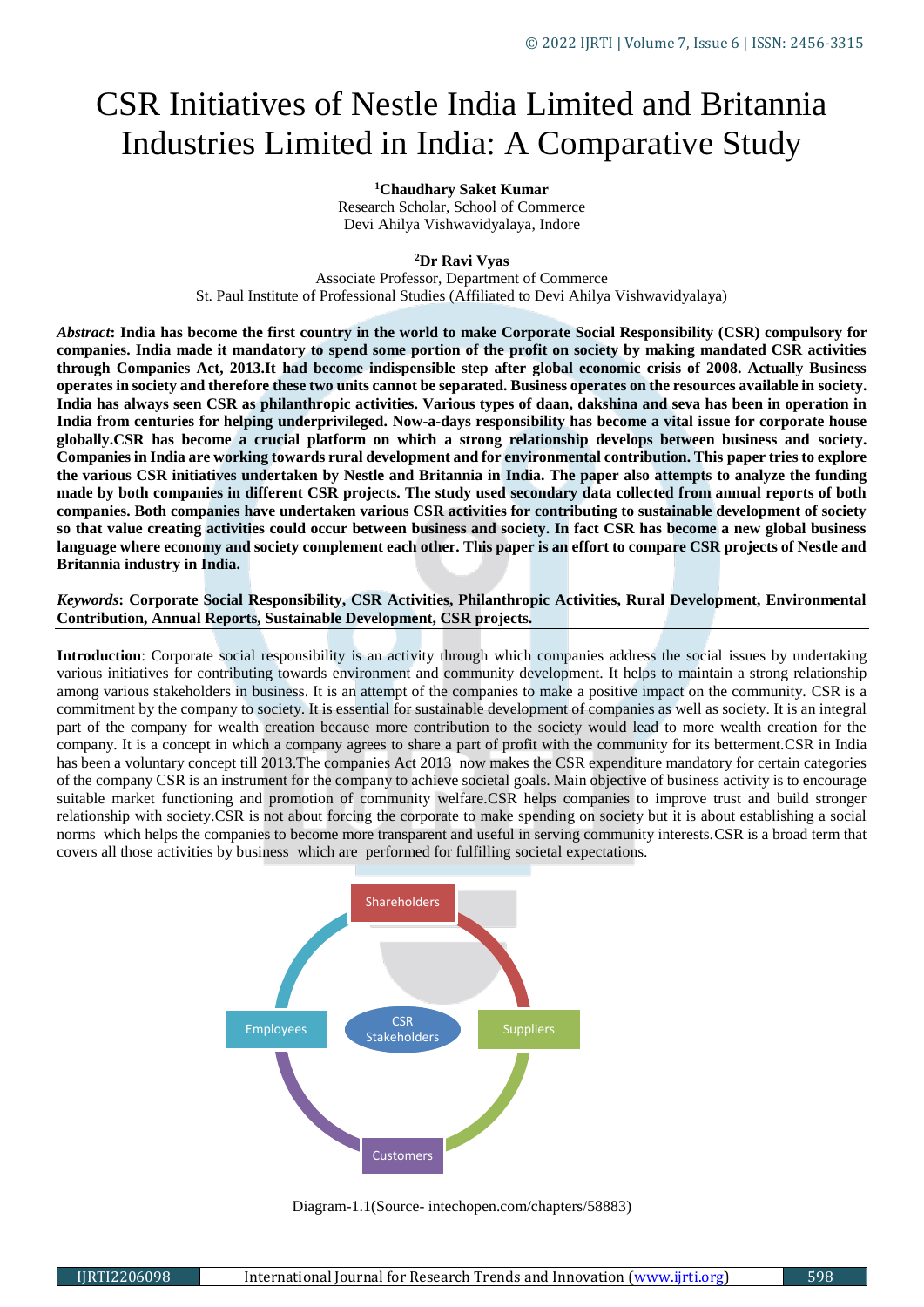Various stakeholders in CSR are shareholders, employees, suppliers and customers. Companies have to manage and fulfill the expectations of these stakeholders for achieving success in their businesses. Economic value can be enhanced by focusing on market as well as societal activities. Society has power to alter their choice if particular company ignores its interests. Value creation process by a company can be increased with help of various stakeholders. Customer is king of market. There must be stronger relationship between customers and companies. It will help in survival of company in long term. Companies need to engage all stakeholders while making decisions regarding CSR projects to obtain maximum benefits. Firms require to take into account the needs and expectations of various stakeholders for continued survival and profitability. A proactive strategy is expected from firms to enhance its value creation through various CSR initiatives. Companies must hold intensive dialogue with all stakeholders to arrive at proper decisions regarding CSR projects.CSR is an effective device to attract attention of investors, consumers, and regulators.

**Growth of FMCG sector in India:** FMCG is a fourth largest sector in India. Market size has tripled in last one decade. FMCG includes households and personal care, health care, foods and beverages. Food & Beverages have share of about 19% of the FMCG sector and includes cereals, health beverages, dairy products, bakery products, chocolates, soft drinks, tea, coffee, ice-cream processed vegetables and fruits etc. Health care segment have share of 31% of the FMCG sector and includes Over-The-Counter (OTC) drugs, vitamins and dietary supplements, feminine care etc. Household and personal care have share of 50% of the sector and includes skin care, oral care, hair care, fabric wash, cosmetics, perfumes, paper products and domestic cleaners.



Online sales of FMCG products are increasing at higher rate, still sales through traditional channels are dominating. Prior to 1991 Indian customers were not able to purchase western apparels as well as foods. However post 1991, globalization emerged and foreign FMCG companies were allowed to enter India and operate their services. Local customers started to purchase the foods and clothes from their stores. Thereafter FMCG sector saw an accelerated growth and stiff competition from foreign stores.

CSR initiatives have been taken by all the companies under FMCG sector. These companies are doing different types CSR activities for development of various sectors. Many projects and programs have been initiated by these companies. This paper aims at identifying and comparing various CSR initiatives taken by Nestle India limited & Britannia Industries Limited.

**Review of Literature:** Various studies have been conducted in area of CSR expenditure policies and practices as well as its important contribution towards society. Few of relevant literatures have been taken during our study:

**Verma, A. & Kumar C. V. (2014)** studied to analyze the CSR spending made by Indian companies towards society during the time of voluntary spending of CSR. The analysis shows that CSR expenditure was very low. They found that spending for environment was not on priority list of the firms. During the study, they opined that it was necessary step to introduce the mandatory CSR in India so that companies become more responsible towards community.

**Rai, S., & Bansal, S. (2015)** explained the factors that determine the CSR expenditures in India. They found that types of industry and environmental factors decide the CSR expenditures in India. Peer Pressure and ownership were insignificant factors for CSR expenditure.

In their study **Mukherjee, A. & Bird, R.(2016)** investigated drivers as well as barriers of CSR expenditure in India. They also studied on attitude of companies regarding CSR initiatives and impact of making CSR expenditures mandatory. They found that CSR expenditures differ from company to company based on size, age and type of ownership. Many small sized firms reduced their spending on CSR for whom CSR spending was not mandatory.

**Bhattacharyya, A., & Rahman, M. L. (2019)** conducted their study on "Mandatory CSR expenditure and firm performance". They found that there is positive impact of CSR expenditure on the company performance irrespective of level of actual CSR spending relative to mandatory CSR spending.

**Garg, A., & Gupta, P. K. (2020)** studied firm performance of both public as well as private sector firms after mandatory CSR legislation in India. During the study, they found that there is lower firm performance of public sector firms that have complied with mandatory CSR spending. Those private sector firms that have complied with mandatory CSR criterion do not differ in their firm performance in relation to those firms that have not complied.

**Objectives of the Study:**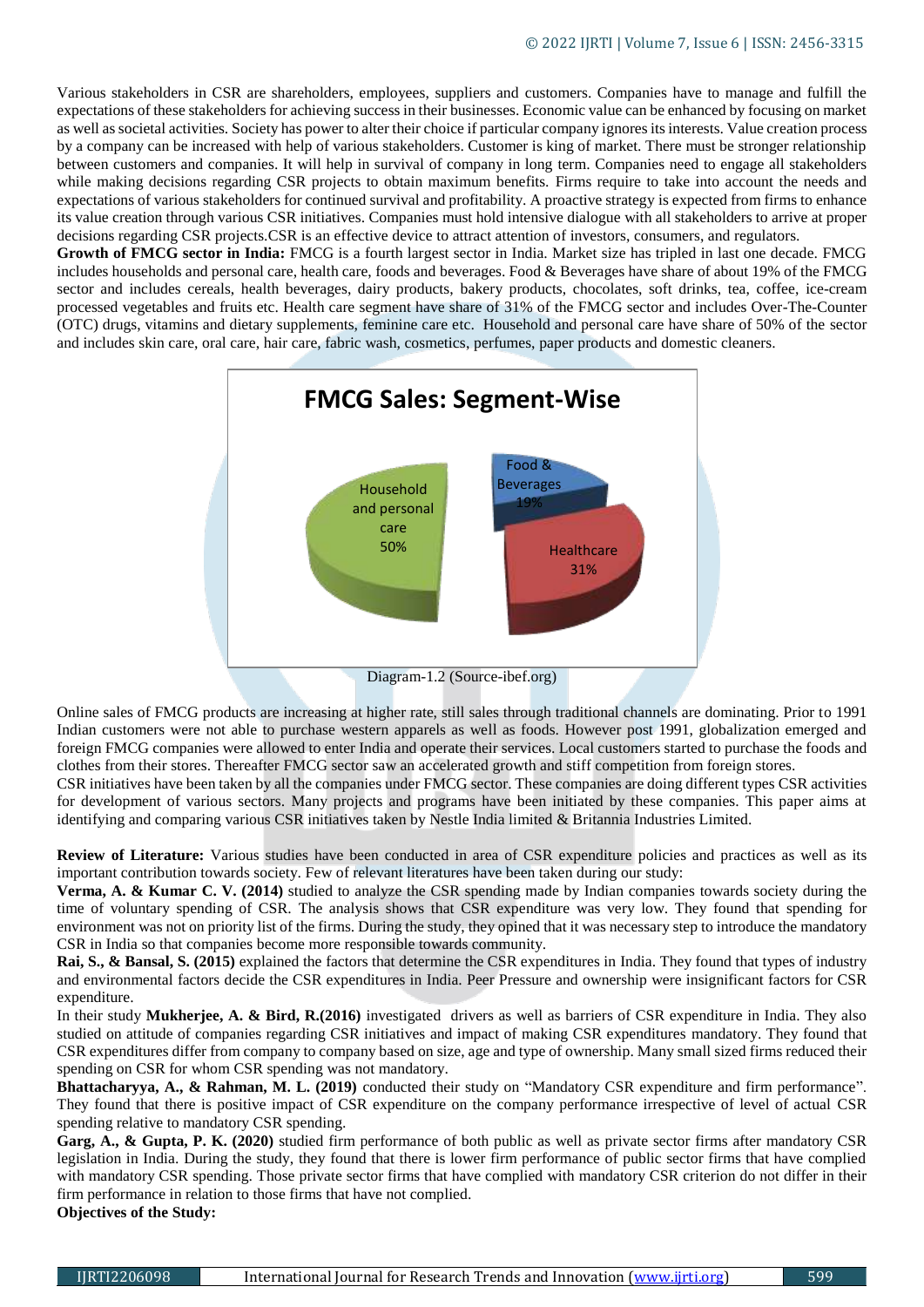- 1. To identify various CSR initiatives by Nestle India limited and Britannia Industries limited
- 2. To compare CSR activities of Nestle India limited and Britannia Industries limited.

**Limitations of the study:** Every research has its limitations. Likewise this study has also some limitations. Study has been done using data of only five years from 2016-17 to 2020-21.Only two selected FMCG companies (Nestle India Limited & Britannia Industries Limited) have been used in the study. Data used in this study is based on annual reports of the companies and some government websites.

**Research Methodology**: The present study is descriptive in nature and is based on auxiliary data. Data has been collected from various sources. Main source of data was annual reports of the Nestle India Limited and Britannia Industries limited. Other sources were government website, magazine articles and various trusted and reputed media reports. Government website name include **National CSR Data Portal.** Five years of data from 2016 to 2021 has been taken in this study. Statistical graphs have been used for analysis of the data in the study.

**CSR initiatives by FMCG sectors:** FMCG companies in India are doing a lot of CSR activities in field of education, health, environment, girl child care, women empowerment, rural development etc. FMCG sector is directly related with consumers who are an important stakeholder of CSR. This sector has increased socially and ethically responsible activities and social movements in marketing campaigns. The sector can provide social justice only when the companies under FMCG sector will work in collaboration with social activists and other key players in society. Companies are trying to produce environmental friendly and ethical products to influence consumers. Stakeholders of society are looking forward for a greater and deeper transformation in CSR efforts by companies. Companies are trying to address social problems but at slow pace.CSR initiatives by companies must be accelerated so that real transformation could be seen and felt by community.

**Nestle India Limited**: Nestle India is a leader in nutrition and health market. It supplies food products of global standard and leader and working towards sustainable development and achieving satisfaction for shareholders. It is operating in India since a century and has been working for betterment of society and its welfare. It has been operating with eight manufacturing units along with four branch offices across India. Nestle has been taking various initiatives to support farmers with various techniques to decrease water usage in agriculture, increasing awareness for water conservation and making availability of safe drinking water. Thus, company focus on three areas for value creation. These areas are nutrition, water and sanitation and rural development. The company follows government's intent prescribed in schedule seventh to Companies Act, 2013. Company mainly focuses on community surrounding its operational areas for doing CSR expenditure. The company executes CSR activities with the help of the company workforce and by making partnerships with other NGOs and government agencies. It has shown its responsibility since its foundation, participated in various value creation activities for improving the standard of life for the people of surroundings where it operates.



Diagram-1.3 *(Sourc-nestle.in)*

Nestle India is running various projects for sustainable growth and development of community. Some projects are as follows: **Table 1.1 Major CSR Projects Run by Nestle India Limited**

| <b>CSR Projects</b> | Aims of the projects                                                                                                                                                             |
|---------------------|----------------------------------------------------------------------------------------------------------------------------------------------------------------------------------|
| Jagriti             | Nestle healthy kids programme<br>To decrease malnutrition amongst kids, youngsters, pregnant women and<br>$\bullet$<br>lactating mothers                                         |
| Serve Safe Food     | To train street food vendors about maintaining food hygiene<br>$\bullet$<br>To help learning sustainable food storing techniques<br>$\bullet$<br>To teach for food handling tips |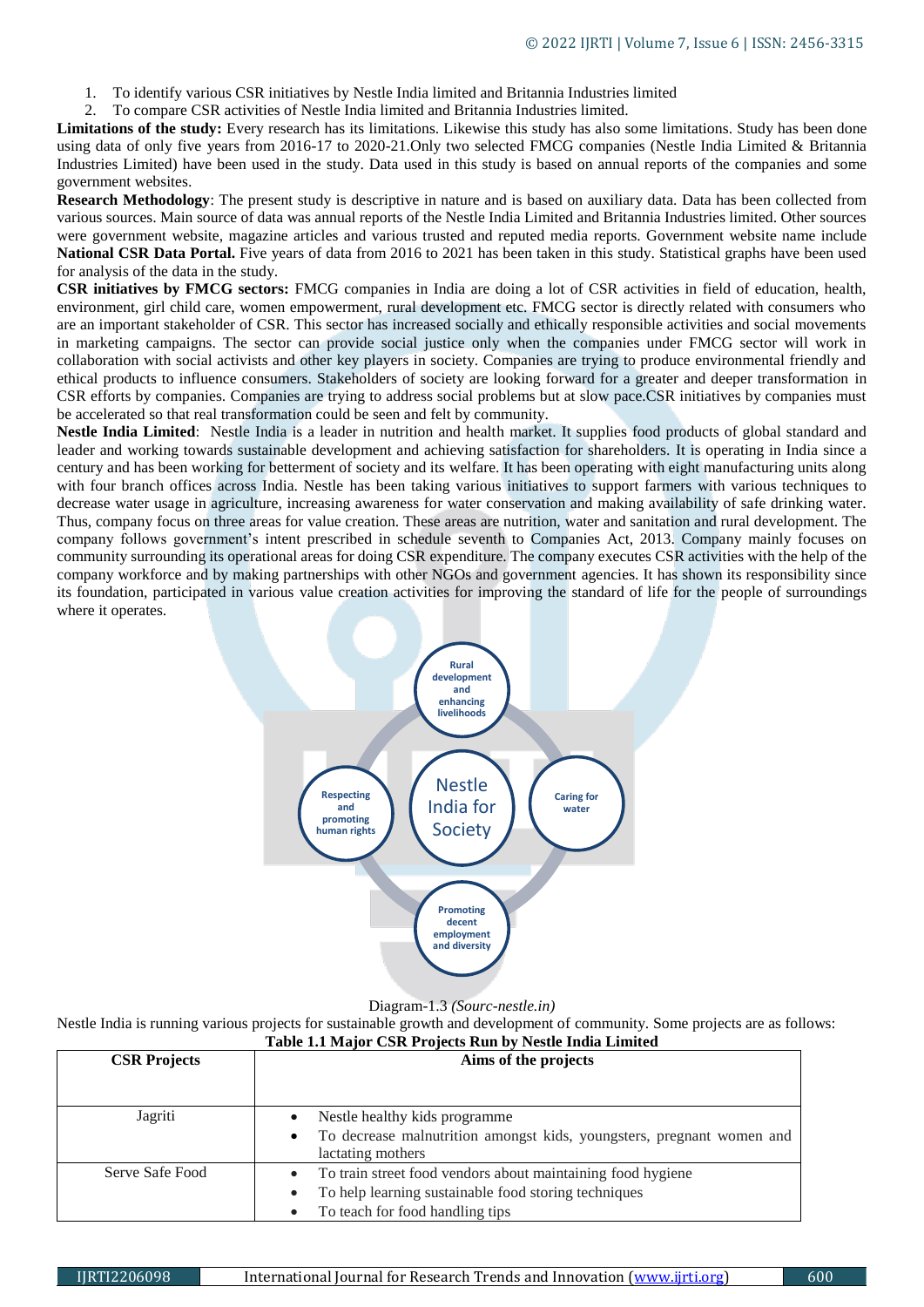|                  | To impart training for waste disposal management and entrepreneurial skills<br>$\bullet$                                                                                                                                                                                                                                                                                                                 |
|------------------|----------------------------------------------------------------------------------------------------------------------------------------------------------------------------------------------------------------------------------------------------------------------------------------------------------------------------------------------------------------------------------------------------------|
| Vriddhi          | <b>Rural Development Programme</b><br>$\bullet$<br>Improving the quality of drinking water<br>٠<br>Promoting sustainable farming and irrigation methods<br>$\bullet$<br>Combating gender inequality by promotion of a healthy learning<br>$\bullet$<br>environment in rural schools<br>Teaching the importance of proper sanitation practices e.g. using toilets,<br>$\bullet$<br>menstrual hygiene etc. |
| <b>HILLDAARI</b> | Management of plastic waste as well as awareness drive<br>To support cleaner and sustainable hill towns especially the ones which<br>$\bullet$<br>receive high number of tourists (places like Mussoorie, Nainital etc).                                                                                                                                                                                 |

## Source-(nestle.in)

**Britannia Industries limited**: Britannia Industries Limited is one of the most popular brand in food and beverage segment in India. The company has a rich legacy of over 100years. It started its business 1892 with initial capital of ₹ 295 in Kolkata. Now it has achieved a status of one of the oldest companies having annual revenue of more than ₹ 11,000 crores. The company has 13 factories and 4 franchisees. The company is working in various areas for CSR activities which have been depicted in following diagram:



## Diagram-1.4 (Source-britannia.co.in)

The company is working to transform lives of underprivileged community. It has spent major amount of CSR funds in health care during covid period and in promoting growth and development of children through various NGOs and expert agencies. The company is making efforts to reduce, recycle and recover the plastic material used for various purpose. The research department is trying hard to discover the techniques to diminish the use of plastic in manufacturing as well as distribution process. Britannia Industries is running various programmes to reduce undernutrition and malnutrition. The Company is taking up various CSR initiatives which have been listed in following table:

|  |  |  |  | Table 1.2 Major CSR Projects Run by Britannia Industries Limited |  |
|--|--|--|--|------------------------------------------------------------------|--|
|--|--|--|--|------------------------------------------------------------------|--|

| <b>CSR Projects</b>                       | Aims of the projects                                                                                                                                                                  |
|-------------------------------------------|---------------------------------------------------------------------------------------------------------------------------------------------------------------------------------------|
| <b>Britannia Nutrition Foundation</b>     | Nearly a decade old and objective to deliver every Child's Right to<br>$\bullet$<br>Nutrition and Growth                                                                              |
| Sir Ness Wadia Foundation                 | More than five decades old with aim to improve the quality of life with<br>$\bullet$<br>better nutrition, education and rehabilitation for underprivileged<br>section of the society. |
| Nowrosjee Wadia Maternity<br>Hospital     | To give economical healthcare facility to women across all sections of<br>community                                                                                                   |
| Bai Jerbai Wadia Hospital for<br>Children | To provide affordable treatment for all underprivileged women and<br>$\bullet$<br>children in Mumbai<br>To conduct medical camps regularly in the tribal communities.<br>$\bullet$    |

(Source- britannia.co.in)

**Nestle India limited & Britannia Industries Limited-** Both companies have been working for helping to underprivileged sections of the community. These companies have invested a large portion of CSR funds in health care sector. They have worked hard to reduce malnutrition in children. They have been working for upliftment of underprivileged section of society.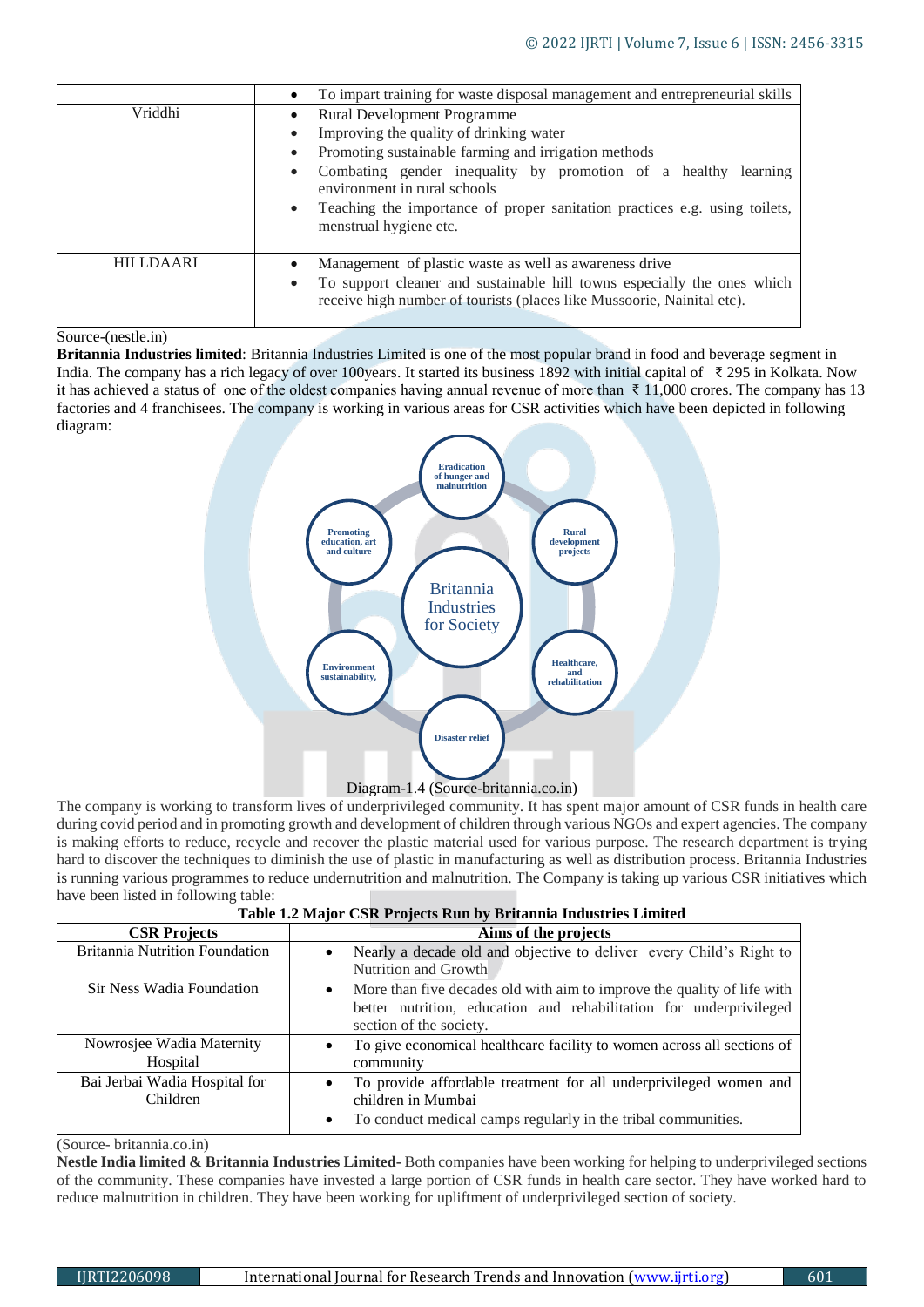| (From 2010-1/10 2020-21) |                                               |                                                            |  |  |  |
|--------------------------|-----------------------------------------------|------------------------------------------------------------|--|--|--|
| <b>Years</b>             | Nestle India Ltd. $(\bar{\tau}$ in Crores)    | Britannia Industries Ltd. $(\bar{\mathbf{\xi}}$ in Crores) |  |  |  |
| 2016-17                  | 26.91                                         | 15.8                                                       |  |  |  |
| 2017-18                  | 27.37                                         | 22.14                                                      |  |  |  |
| 2018-19                  | 38.31                                         | 24.73                                                      |  |  |  |
| 2019-20                  | 46.42                                         | 28.43                                                      |  |  |  |
| 2020-21                  | 52.77(Estimated)                              | 32.44                                                      |  |  |  |
| Development              | Health care, Safe drinking water, Sanitation, | Health Care Only                                           |  |  |  |
| Sector(s) Identified     | Conservation of natural resources, Rural      |                                                            |  |  |  |
|                          | development projects                          |                                                            |  |  |  |
|                          |                                               |                                                            |  |  |  |

| Table 1.3 CSR Expenditures by Nestle India Ltd. & Britannia Industries Ltd. |  |  |  |  |
|-----------------------------------------------------------------------------|--|--|--|--|
| $($ From 2016-17 to 2020-21 $)$                                             |  |  |  |  |

### Source: csrbox.org

CSR expenditures made by Nestle India and Britannia Industries have been shown in following graph



## Diagram-1.5 (Prepared by authors with reference to table number 1.3)

Both the companies are showing upward trend (see diagram 1.5) in CSR funds spending.CSR expenditures of these companies are increasing each years. Profits are increasing due high demand of products of FMCG sector.CSR initiatives taken by these company were going on even during the period affected by covid-19.

## **Findings:**

- 1. Both companies have been doing CSR activities for well-being of communities.
- 2. Nestle India has been spending on diversified areas such as health, sanitation, conservation of natural resources, rural development etc.
- 3. Britannia Industries have concentrated on health care only for its CSR activities.
- 4. Nestle India has spent more on CSR activities compared to Britannia Industries.
- 5. CSR spending of both companies are showing upward trend and expected to increase in coming years.

**Conclusion & Suggestions:** Nestle India & Britannia Industries have been performing CSR activities seriously with honesty and integrity. They are taking dedicated interest in corporate social responsibility. These companies are performing a significant role in fulfilling societal expectations in the country. Both companies are making great effort for upliftment of disadvantaged sections of society. These companies are running various projects and programs for benefits of Indian society. They are working on making Indian communities happier and healthier. Britannia has spent CSR fund on health care. The company should extend its CSR activity in area of education as well. Nestle has started several projects in education, health and sanitation. These companies need to review its all CSR activities at regular interval so that these projects are completed within the time. It is necessary to analyze output of CSR expenditures on various activities so as to achieve objectives of community welfare.

## **References:**

Verma, A., & Kumar, C. V. (2014). An analysis of CSR expenditure by Indian companies. Indian Journal of Corporate Governance, 7(2), 82-94.

| IIRTI2206098<br>International Journal for Research Trends and Innovation (www.ijrti.org) | 602 |
|------------------------------------------------------------------------------------------|-----|
|------------------------------------------------------------------------------------------|-----|